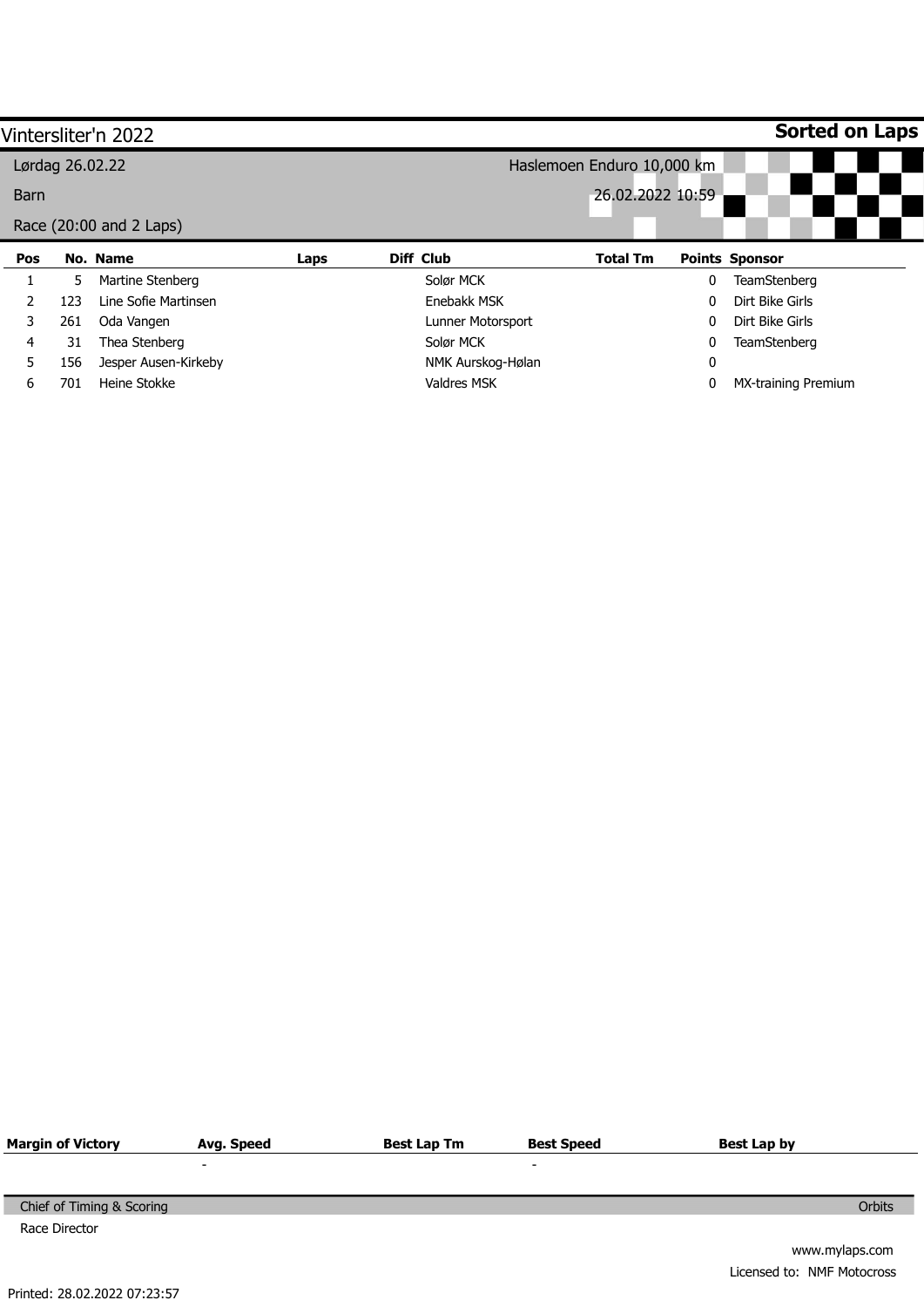|                |                   | Vintersliter'n 2022                     |      |           |                            |                            |    | <b>Sorted on Laps</b> |
|----------------|-------------------|-----------------------------------------|------|-----------|----------------------------|----------------------------|----|-----------------------|
|                | Lørdag 26.02.22   |                                         |      |           |                            | Haslemoen Enduro 10,000 km |    |                       |
|                |                   | Rekrutt C / El sykler                   |      |           |                            | 26.02.2022 11:30           |    |                       |
|                |                   |                                         |      |           |                            |                            |    |                       |
|                |                   | Race (1:00:00 Time) started at 11:30:55 |      |           |                            |                            |    |                       |
| Pos            |                   | No. Name                                | Laps |           | Diff Club                  | <b>Total Tm</b>            |    | <b>Points Sponsor</b> |
|                |                   |                                         |      |           |                            |                            |    |                       |
|                | Damer - Rekrutt C |                                         |      |           |                            |                            |    |                       |
| 1              | 745               | Elena Kvist                             | 3    |           | <b>Froland Motocrosskl</b> | 1:02:52.619                | 25 | Dirt Bike Girls       |
| $\overline{2}$ | 701               | Natalie Kollerød                        | 3    | 14:09.344 | <b>Borg MCK</b>            | 1:17:01.963                | 22 |                       |
| 3              | 980               | Ayesha Løvlimo                          | 3    | 16:45.675 | Solør MCK                  | 1:19:38.294                | 20 | Dirt Bike Girls       |
| 4              | 368               | Linda Ruiter                            | 3    | 22:51.687 | Solør MCK                  | 1:25:44.306                | 18 |                       |
| 5              | 206               | Mari Nordli                             | 2    | 1 Lap     | <b>Bunes IL</b>            | 1:01:30.827                | 16 |                       |
| 6              | 922               | Andrine Westin                          | 2    | 1 Lap     | Enebakk MSK                | 1:08:35.482                | 15 | Dirt Bike Girls       |
| EL Sykler      |                   |                                         |      |           |                            |                            |    |                       |
| 1              | 242               | Jostein Thorvaldsen                     | 4    |           | Bærum Motorklubb           | 1:03:16.654                | 25 | Turbobusk             |
| 2              | 6                 | Tommy Dalen                             | 4    | 3:57.454  | <b>NMK Gardermoen</b>      | 1:07:14.108                | 22 |                       |
| Rekrutt C      |                   |                                         |      |           |                            |                            |    |                       |
| 1              | 228               | Knut Martinsen                          | 4    |           | Enebakk MSK                | 1:04:09.429                | 25 |                       |
| 2              | 105               | Jørgen Hegge Nilssen                    | 4    | 4:27.838  | <b>NMK Gardermoen</b>      | 1:08:37.267                | 22 |                       |
| 3              | 969               | Peder Willbergh                         | 4    | 6:21.641  | Froland Motocrosskl        | 1:10:31.070                | 20 |                       |
| 4              | 8                 | Morten L. Amundsen                      | 4    | 9:53.243  | Solør MCK                  | 1:14:02.672                | 18 |                       |
| 5              | 310               | Kai Nicolaisen                          | 4    | 10:21.524 | <b>Froland Motocrosskl</b> | 1:14:30.953                | 16 |                       |
| 6              | 401               | Lars Johannessen                        | 4    | 12:38.141 | <b>Bunes IL</b>            | 1:16:47.570                | 15 |                       |
| 7              | 235               | Christian Bjøralt                       | 4    | 14:23.071 | Enebakk MSK                | 1:18:32.500                | 14 |                       |

|        |           | <b>Best Speed</b>         | Best Lap by               |
|--------|-----------|---------------------------|---------------------------|
| 37,928 | 14:48.367 | 40,524                    | 242 - Jostein Thorvaldsen |
|        |           |                           |                           |
|        |           |                           | Orbits                    |
|        |           |                           |                           |
|        |           | Best Lap Tm<br>Avg. Speed |                           |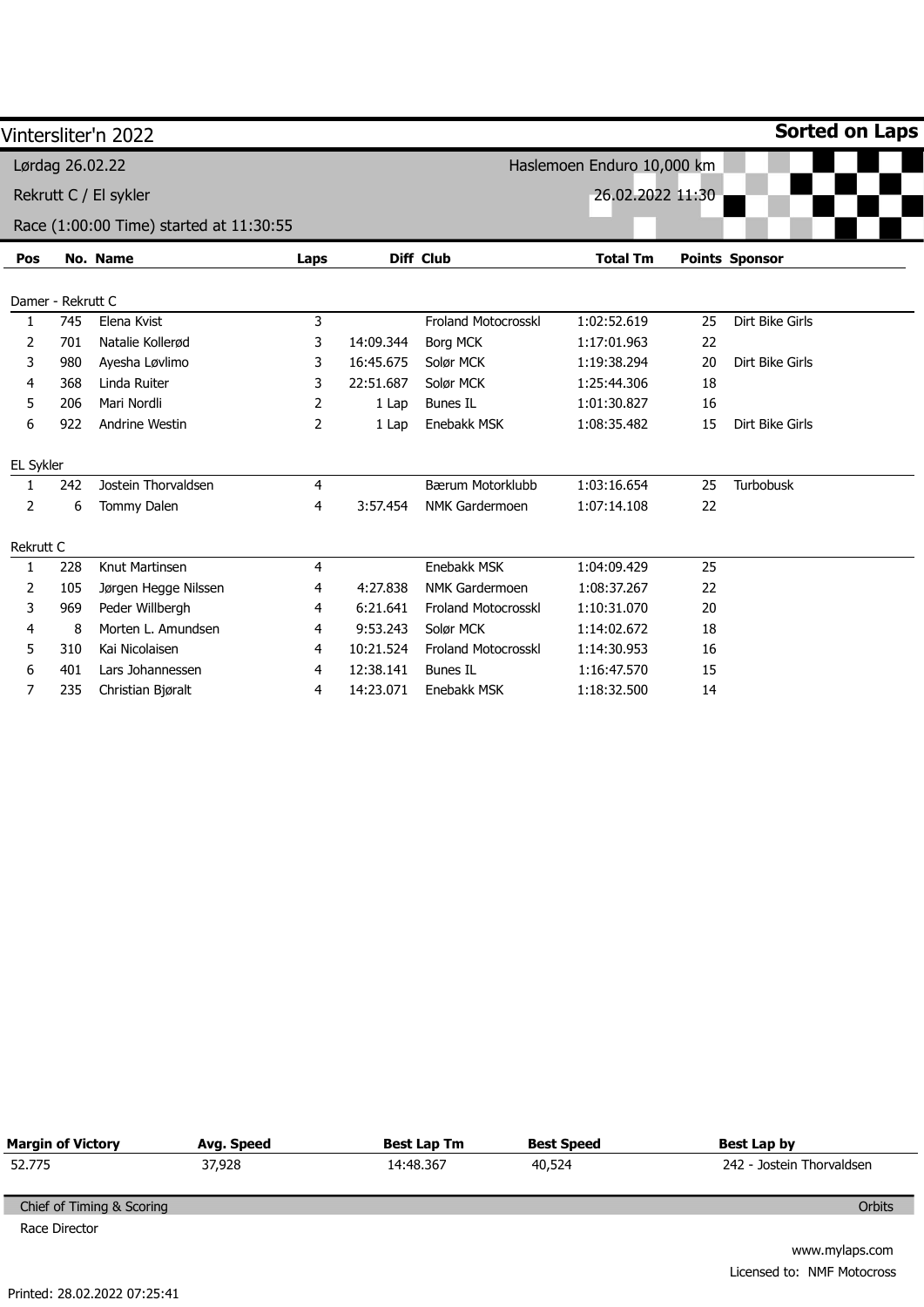|            | Vintersliter'n 2022                    |      |                    |                            |  | <b>Sorted on Laps</b>      |  |  |
|------------|----------------------------------------|------|--------------------|----------------------------|--|----------------------------|--|--|
|            | Lørdag 26.02.22                        |      |                    | Haslemoen Enduro 10,000 km |  |                            |  |  |
|            | Ungdom / Jenter 13-16år                |      | 26.02.2022 10:00   |                            |  |                            |  |  |
|            | Race (1:00:00 Time) started at 9:58:58 |      |                    |                            |  |                            |  |  |
| <b>Pos</b> | No. Name                               | Laps | Diff Club          | <b>Total Tm</b>            |  | <b>Points Sponsor</b>      |  |  |
|            | Hallgrim Stokke<br>599                 | 9    | <b>Valdres MSK</b> | 1:03:08.352                |  | <b>MX-training Premium</b> |  |  |

| <b>Margin of Victory</b>  | Avg. Speed | Best Lap Tm | <b>Best Speed</b> | Best Lap by           |
|---------------------------|------------|-------------|-------------------|-----------------------|
|                           | 85,525     | 6:37.195    | 90,636            | 599 - Hallgrim Stokke |
|                           |            |             |                   |                       |
| Chief of Timing & Scoring |            |             |                   | Orbits                |
| Race Director             |            |             |                   |                       |
|                           |            |             |                   | www.mylaps.com        |

Licensed to: NMF Motocross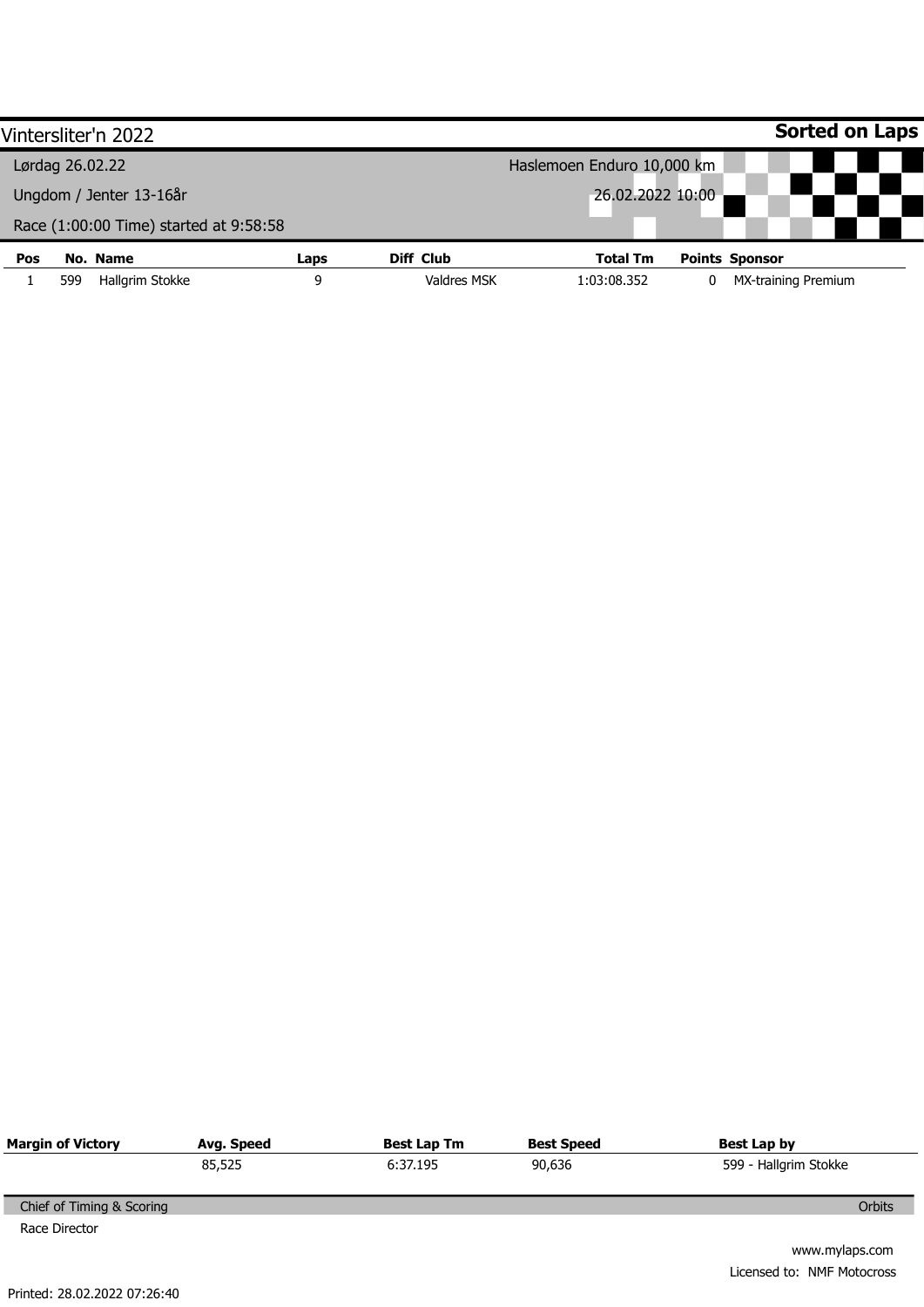|                          |     |                                                  |        |            |                       | Haslemoen Enduro 10,000 km |        |                           |
|--------------------------|-----|--------------------------------------------------|--------|------------|-----------------------|----------------------------|--------|---------------------------|
|                          |     | Lørdag 26.02.22                                  |        |            |                       |                            |        |                           |
|                          |     | Junior/ Senior/ Veteran / Damer                  |        |            |                       | 26.02.2022 13:00           |        |                           |
|                          |     | Race (2:00:00 or 65534 Laps) started at 14:00:37 |        |            |                       |                            |        |                           |
| Pos                      |     | No. Name                                         | Laps   |            | Diff Club             | <b>Total Tm</b>            |        | <b>Points Sponsor</b>     |
| Damer                    |     |                                                  |        |            |                       |                            |        |                           |
| 1                        | 22  | Vilde Holt                                       | $\, 8$ |            | NMK Gardermoen        | 2:14:40.835                | 25     | WPM Motors- Nederland     |
| 2                        | 115 | Malene Flister Seljeseth                         | 7      | 1 Lap      | Florø MSK             | 2:03:26.115                | 22     |                           |
| 3                        | 909 | Anita Pedersen                                   | 7      | 1 Lap      | Lunner Motorsport     | 2:04:30.737                | 20     | Dirt bike girls           |
| 4                        | 901 | Irene Askeland                                   | 7      | 1 Lap      | Solør MCK             | 2:05:02.449                | 18     | Motorsyklisten Enduro Tea |
| Junior                   |     |                                                  |        |            |                       |                            |        |                           |
| 1                        | 80  | Peder Rygg                                       | 10     |            | MK Trondhjem Racir    | 2:13:18.950                | 25     | Team Motorsyklisten       |
| 2                        | 113 | Gard Brovold                                     | 9      | 1 Lap      | Nord Odal MXK         | 2:05:46.998                | 22     | Vaggesten Racing          |
| 3                        | 196 | Per Einar Brovold                                | 8      | 2 Laps     | Rakkestad MK          | 2:05:38.780                | 20     | Maridalen Skiklubb        |
| 4                        | 777 | Gustav Wangen                                    | 8      | 2 Laps     | Nord Odal MXK         | 2:07:10.835                | 18     |                           |
| 5                        | 15  | Fredrik Haug                                     | 7      | 3 Laps     | Oslo MK               | 2:07:39.067                | 16     |                           |
| Not classified           |     |                                                  |        |            |                       |                            |        |                           |
| <b>DNF</b>               | 6   | Marcus Aleksander M. Bratteng                    | 3      | <b>DNF</b> | NMK Aurskog-Hølan     | 1:36:18.280                | 0      |                           |
|                          |     |                                                  |        |            |                       |                            |        |                           |
| Senior<br>1              | 24  | Even Heibye                                      | 10     |            | Lier Motorsportklubl  | 2:06:02.709                | 25     | Cross centeret Snellingen |
| 2                        | 1   | Marcus Christensen                               | 10     | 5:09.011   | <b>NMK Gardermoen</b> | 2:11:11.720                | 22     | Cross centeret Snellingen |
| 3                        | 39  | Sander Sølvberg                                  | 9      | 1 Lap      | Enebakk MSK           | 2:08:08.676                | 20     |                           |
| 4                        | 96  | Stian Larsen                                     | 9      | 1 Lap      | Lunner Motorsport     | 2:09:26.601                | 18     | <b>MXguilty</b>           |
| 5                        | 76  | Antti Mankinen                                   | 9      | 1 Lap      | Oslo MK               | 2:09:40.857                | 16     |                           |
| 6                        | 320 | Andreas Wedding                                  | 9      | 1 Lap      | Mjøs-Cross MXK        | 2:14:19.827                | 15     | <b>Team Turid</b>         |
| 7                        | 944 | Fredrik Scuderi                                  | 9      | 1 Lap      | Nord Odal MX          | 2:15:21.731                | 14     | Pastakraftmafian          |
| 8                        | 92  | Odin Larsen                                      | 8      | 2 Laps     | Stord MX              | 2:00:13.198                | 13     | StordSpeedShop            |
| 9                        | 332 | Joakim Sætre                                     | 8      | 2 Laps     | <b>OMS Trialklubb</b> | 2:00:17.931                | 12     |                           |
| 10                       | 14  | <b>Bjarte Resaland Wiik</b>                      | 8      | 2 Laps     | Enebakk MSK           | 2:00:40.091                | $11\,$ |                           |
| 11                       | 125 | Tor -Eriik Wam                                   | 8      | 2 Laps     | Lier Motorsportklubl  | 2:07:02.760                | 10     | Wam Motorsport / Bulkfix  |
| 12                       | 9   | Ole Bjørn Plassen                                | 8      | 2 Laps     | Nidhogg RRK           | 2:08:51.706                | 9      | Plassen RR Team           |
| 13                       | 524 | Christopher Winge                                | 8      | 2 Laps     | Lier Motorsportklubl  | 2:09:13.141                | 8      |                           |
| 14                       | 95  | Lars Erik Lund                                   | 8      | 2 Laps     | Borg MCK              | 2:16:03.878                | 7      | Team Spinnin wheel        |
| 15                       | 275 | Mats Amundsen                                    | 8      | 2 Laps     | NMK Aurskog-Hølan     | 2:17:01.791                | 6      | Mopedgutta                |
| 16                       | 5   | Andreas Alm                                      | 8      | 2 Laps     | Oslo MK               | 2:17:38.898                | 5      | Hestmann Motor            |
| 17                       | 276 | Tom Hardangen                                    | 7      | 3 Laps     | NMK Kongsberg         | 2:00:35.477                | 4      | Kvenna Racing             |
| 18                       | 75  | Øyvind Eriksen                                   | 7      | 3 Laps     | Lier Motorsportklubl  | 2:00:53.060                | 3      |                           |
| 19                       | 420 | Jørn Tore Wollesund                              | 7      | 3 Laps     | NMK Kongsberg         | 2:01:22.990                | 2      | Brødrene Dal              |
| 20                       | 333 | Sindre Halvorsrud                                | 7      | 3 Laps     | NMK Aurskog-Hølan     | 2:06:46.489                | 1      |                           |
| 21                       | 630 | Kevin Svensen                                    | 7      | 3 Laps     | Flittig Motocross AT  | 2:08:57.719                | 0      |                           |
| 22                       | 4   | Edwin Kronstad                                   | 7      | 3 Laps     | Enebakk MSK           | 2:09:12.481                | 0      | Prinsdal Racing           |
| 23                       | 177 | Lasse Landberg                                   | 7      | 3 Laps     | Oslo MK               | 2:09:21.456                | 0      |                           |
| 24                       | 308 | Kjetil Lie                                       | 7      | 3 Laps     | Flittig Motocross AT  | 2:10:58.262                | 0      |                           |
| <b>Margin of Victory</b> |     | Avg. Speed                                       |        |            | <b>Best Lap Tm</b>    | <b>Best Speed</b>          |        | Best Lap by               |

Chief of Timing & Scoring

Race Director

**Orbits**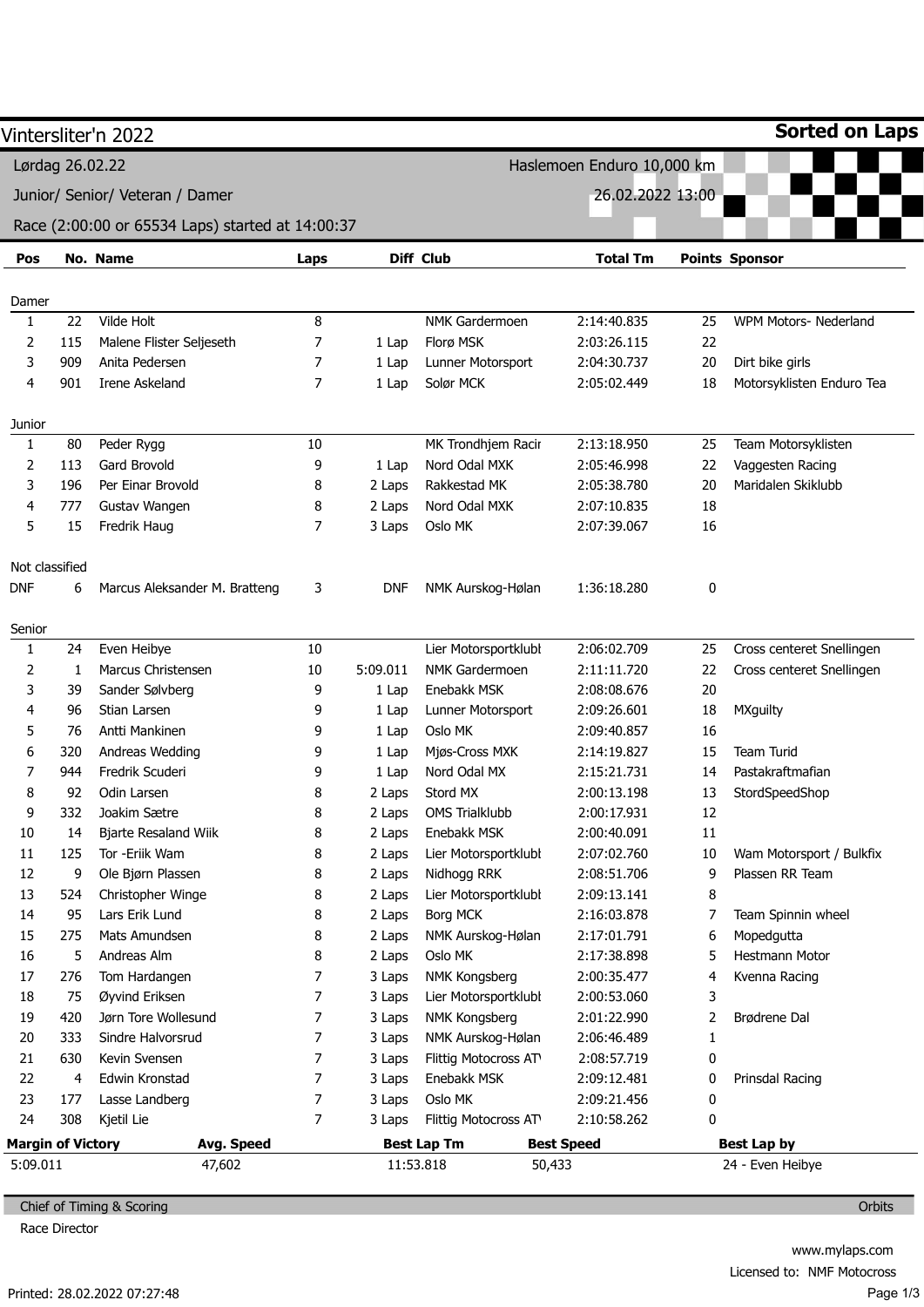|            |                          | Vintersliter'n 2022                              |                |            |                      |                            |    | <b>Sorted on Laps</b>     |
|------------|--------------------------|--------------------------------------------------|----------------|------------|----------------------|----------------------------|----|---------------------------|
|            | Lørdag 26.02.22          |                                                  |                |            |                      | Haslemoen Enduro 10,000 km |    |                           |
|            |                          | Junior/ Senior/ Veteran / Damer                  |                |            |                      | 26.02.2022 13:00           |    |                           |
|            |                          | Race (2:00:00 or 65534 Laps) started at 14:00:37 |                |            |                      |                            |    |                           |
| Pos        |                          | No. Name                                         | Laps           |            | Diff Club            | <b>Total Tm</b>            |    | <b>Points Sponsor</b>     |
| 25         | 445                      | Kim Oug                                          | 7              | 3 Laps     | <b>Borg MCK</b>      | 2:13:52.850                | 0  |                           |
| 26         | 421                      | Thomas Thorstensen                               | 7              | 3 Laps     | Enebakk MSK          | 2:14:29.128                | 0  | Askim MC                  |
| 27         | 60                       | Reidar Aune                                      | 7              | 3 Laps     | Lier Motorsportklubl | 2:18:39.640                | 0  | Bulkfix/Wam motorsport    |
| 28         | 3                        | Alexander Kronstad                               | 6              | 4 Laps     | Enebakk MSK          | 2:00:36.935                | 0  | Prinsdal Racing           |
| 29         | 152                      | Erik Haga Meli                                   | 6              | 4 Laps     | <b>Borg MCK</b>      | 2:15:49.513                | 0  |                           |
| 30         | 911                      | Kristoffer Hammervik                             | 6              | 4 Laps     | Flittig Motocross AT | 2:17:17.377                | 0  | Hammervik Motor           |
| 31         | 428                      | Knut Einar Pedersen                              | 5              | 5 Laps     | NMK Kongsberg        | 2:16:54.754                | 0  |                           |
| 32         | 65                       | Tor Arnold Johansen                              | 4              | 6 Laps     | Flittig Motocross AT | 2:08:07.612                | 0  |                           |
|            | Not classified           |                                                  |                |            |                      |                            |    |                           |
| <b>DNF</b> | 111                      | <b>Christoffer Randem</b>                        | 4              | <b>DNF</b> | NMK Aurskog-Hølan    | 1:11:15.859                | 0  |                           |
| <b>DNF</b> | 331                      | Morten Dale                                      | 4              | <b>DNF</b> | NMK Aurskog-Hølan    | 1:48:42.437                | 0  | Mopedgutta 2.0            |
| <b>DNF</b> | 66                       | Sondre Haaverstad                                | 2              | <b>DNF</b> | Oslo MK              | 28:29.417                  | 0  | Team Spinnin wheel        |
| <b>DNF</b> | 74                       | Hans Kenneth Borgersen                           |                | <b>DNF</b> | Flittig Motocross AT |                            | 0  |                           |
| Veteran    |                          |                                                  |                |            |                      |                            |    |                           |
| 1          | 51                       | Pål Anders Ullevålseter                          | 9              |            | NMK Kongsberg        | 2:09:46.140                | 25 |                           |
| 2          | 10                       | Eivind Steffensen                                | 8              | 1 Lap      | Enebakk MSK          | 2:02:33.219                | 22 | Auto Teknikk AS           |
| 3          | 90                       | Tor Fritjof Haug                                 | 8              | 1 Lap      | NMK Aurskog-Hølan    | 2:04:15.203                | 20 |                           |
| 4          | 321                      | Erik Falla                                       | 8              | 1 Lap      | Solør MCK            | 2:04:31.638                | 18 | Motorsyklisten Enduro Tea |
| 5          | 383                      | Kenneth Lømo                                     | 8              | 1 Lap      | Solør MCK            | 2:06:13.367                | 16 |                           |
| 6          | 335                      | Andre Holmedal                                   | 8              | 1 Lap      | NMK Aurskog-Hølan    | 2:07:44.408                | 15 |                           |
| 7          | 600                      | Håvid Engmark                                    | 8              | 1 Lap      | Lunner Motorsport    | 2:08:13.811                | 14 | <b>Team Meteor</b>        |
| 8          | 48                       | Lars Olaf Ugelstad                               | 8              | 1 Lap      | <b>NMK Molde</b>     | 2:08:52.713                | 13 | Hurtigruta car glass      |
| 9          | 7                        | Jon Grevæg                                       | 8              | 1 Lap      | Rakkestad MK         | 2:12:05.014                | 12 |                           |
| 10         | 74                       | Hugo Roterud                                     | 8              | 1 Lap      | Lunner Motorsport    | 2:15:54.487                | 11 |                           |
| $11\,$     | 8                        | Lars-Thore Thomassen                             | 8              | 1 Lap      | Hell MSK             | 2:16:45.436                | 10 | Verst Racing              |
| 12         | 315                      | Anders Lie                                       | 7              | 2 Laps     | <b>Borg MCK</b>      | 2:00:09.251                | 9  |                           |
| 13         | 574                      | Oddbjørn Sandvik                                 | 7              | 2 Laps     | Flittig Motocross AT | 2:01:31.550                | 8  |                           |
| 14         | 484                      | Jonas Venaas                                     | 7              | 2 Laps     | NMK Molde            | 2:01:32.323                | 7  | Team Hurtigruta           |
| 15         | 443                      | Henning Leikvold                                 | 7              | 2 Laps     | Borg MCK             | 2:02:20.864                | 6  |                           |
| 16         | 681                      | Ronny Wedding                                    | 7              | 2 Laps     | Mjøs-Cross MXK       | 2:04:13.711                | 5  | Team Turid                |
| 17         | 70                       | Torbjørm Wam                                     | 7              | 2 Laps     | Lier Motorsportklubl | 2:04:15.628                | 4  | Wam Motorsport / Bulkfix  |
| 18         | 510                      | Roy Dybedal                                      | 7              | 2 Laps     | Borg MCK             | 2:04:20.158                | 3  |                           |
| 19         | 17                       | Harald Bogstad                                   | 7              | 2 Laps     | NMK Aurskog-Hølan    | 2:08:21.522                | 2  |                           |
| 20         | 151                      | Kent Bull                                        | 7              | 2 Laps     | NMK Gardermoen       | 2:10:16.112                | 1  |                           |
| 21         | 237                      | Bengt Olof J. Olsson                             | 7              | 2 Laps     | Sotenãs MCC - SWE    | 2:10:53.669                | 0  |                           |
| 22         | 694                      | Bjørn Sønstebø                                   | 7              | 2 Laps     | NMK Kongsberg        | 2:13:15.899                | 0  |                           |
| 23         | 163                      | Rune Georgsen                                    | $\overline{7}$ | 2 Laps     | Borg MCK             | 2:13:41.342                | 0  |                           |
| 24         | 330                      | Bjørn Helge Thowsen                              | 7              | 2 Laps     | Borg MCK             | 2:14:08.540                | 0  |                           |
| 25         | 695                      | Jon Svartdal                                     | 7              | 2 Laps     | NMK Kongsberg        | 2:14:29.818                | 0  |                           |
| 26         | 570                      | Ot Ruiter                                        | 7              | 2 Laps     | Solør MCK            | 2:17:46.331                | 0  |                           |
|            | <b>Margin of Victory</b> | Avg. Speed                                       |                |            | <b>Best Lap Tm</b>   | <b>Best Speed</b>          |    | <b>Best Lap by</b>        |
| 5:09.011   |                          | 47,602                                           |                |            | 11:53.818            | 50,433                     |    | 24 - Even Heibye          |

Chief of Timing & Scoring

Race Director

**Orbits**